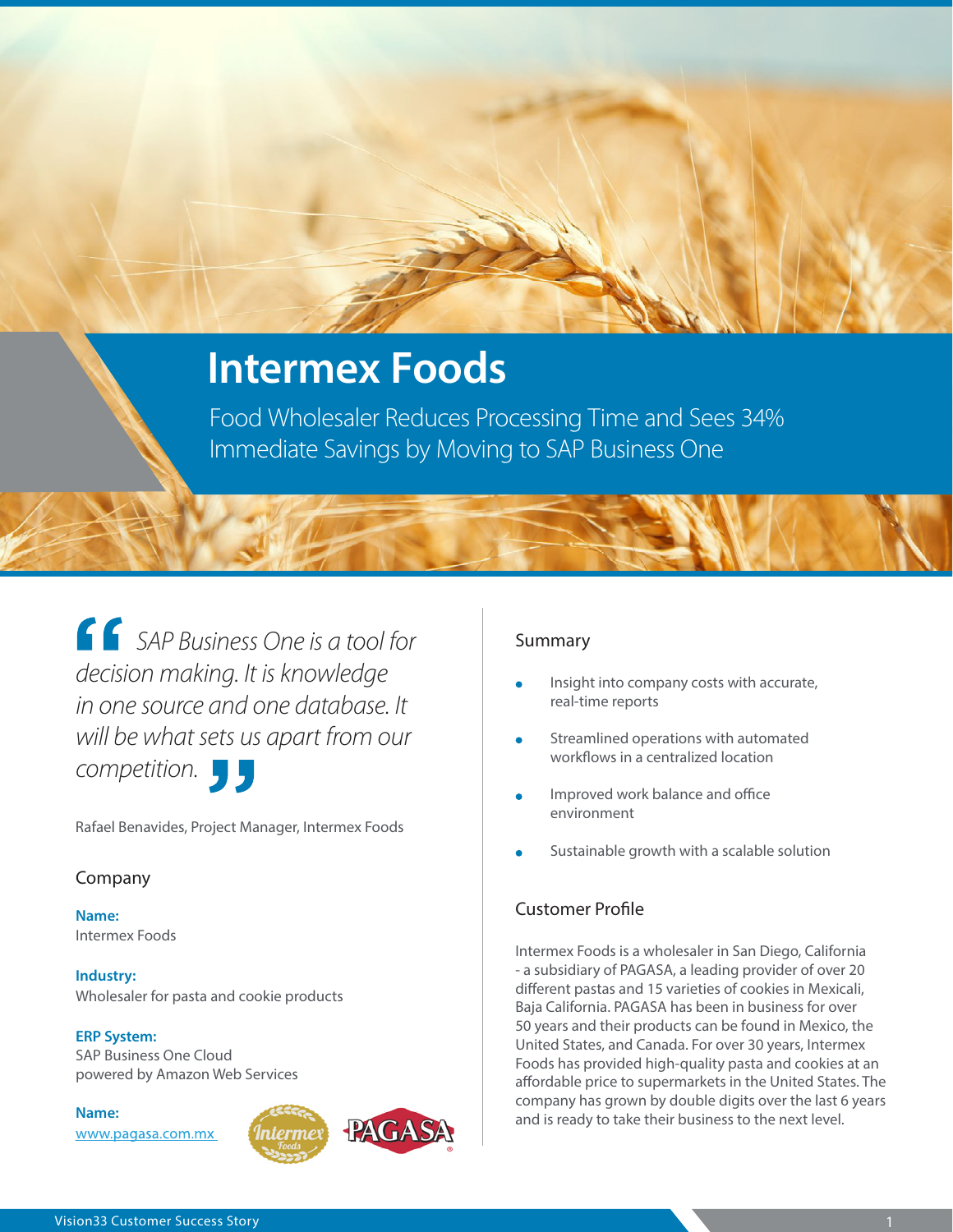### **Challenges**

Intermex Foods prides itself on providing quality pasta and cookie products at a reasonable price for everyone. The company maintains a very tight profit margin because they believe good food should be attainable by all and they know their customer's expectations. In recent years, the cost of raw materials have made it more and more difficult to balance the value to customers and their own rising costs.

Using manual business management tools including a combination of Quickbooks, Excel spreadsheets and binders made it harder to manage data and stay on top of daily operations as orders increased. Lorenza Macilko, General Manager at Intermex Foods, says, "It got to the point where I was just accepting everything that came in. I spent so much time doing the day-to-day operational tasks that I did not have time to really dive into where we were losing money. "There was little to no communication between departments. The employees were so focused on the volume of orders they could processes that there was no time to evaluate company successes and failures.

As Intermex Foods continued to grow, tracking profitability became a bigger challenge. Without a system in place to track key performance indicators and customer buying patterns, the staff did not have access to the business intelligence needed to expand with confidence. It could take months to pull data for a report due to siloed department structures. Employees usually did not have the time to complete the reports because of how difficult it was to gather all the necessary company information. Even if they were able to complete the reports, the data would be historical by the time it was complete. It became abundantly clear that Intermex Foods had outgrown their systems.

### **Solution**

During their selection process, Intermex Foods defined a list of requirements for their ideal business management software. After doing an extensive gap analysis with some of the top reviewed business management solutions in the market, Intermex Foods decided on SAP Business One Cloud powered by Amazon Web Services. "SAP Business One was the only solution that covered all of our requirements," says Rafael Benavides, Project Manager at Intermex Foods.

After implementing a single, enterprise resource planning (ERP) cloud-based solution, Intermex Foods put away the binders and began to realize the value of having all their business information in one, centralized location. Reports that used to take them months to compile are now available to them in a matter of minutes with data they can trust.

*We have seen 34% in soft savings already. That is roughly a \$55,000 savings in the reduction of processing time alone. As far as I am concerned, SAP Business One Cloud has already paid for itself.*

*Rafael Benavides, Project Manager, Intermex Foods*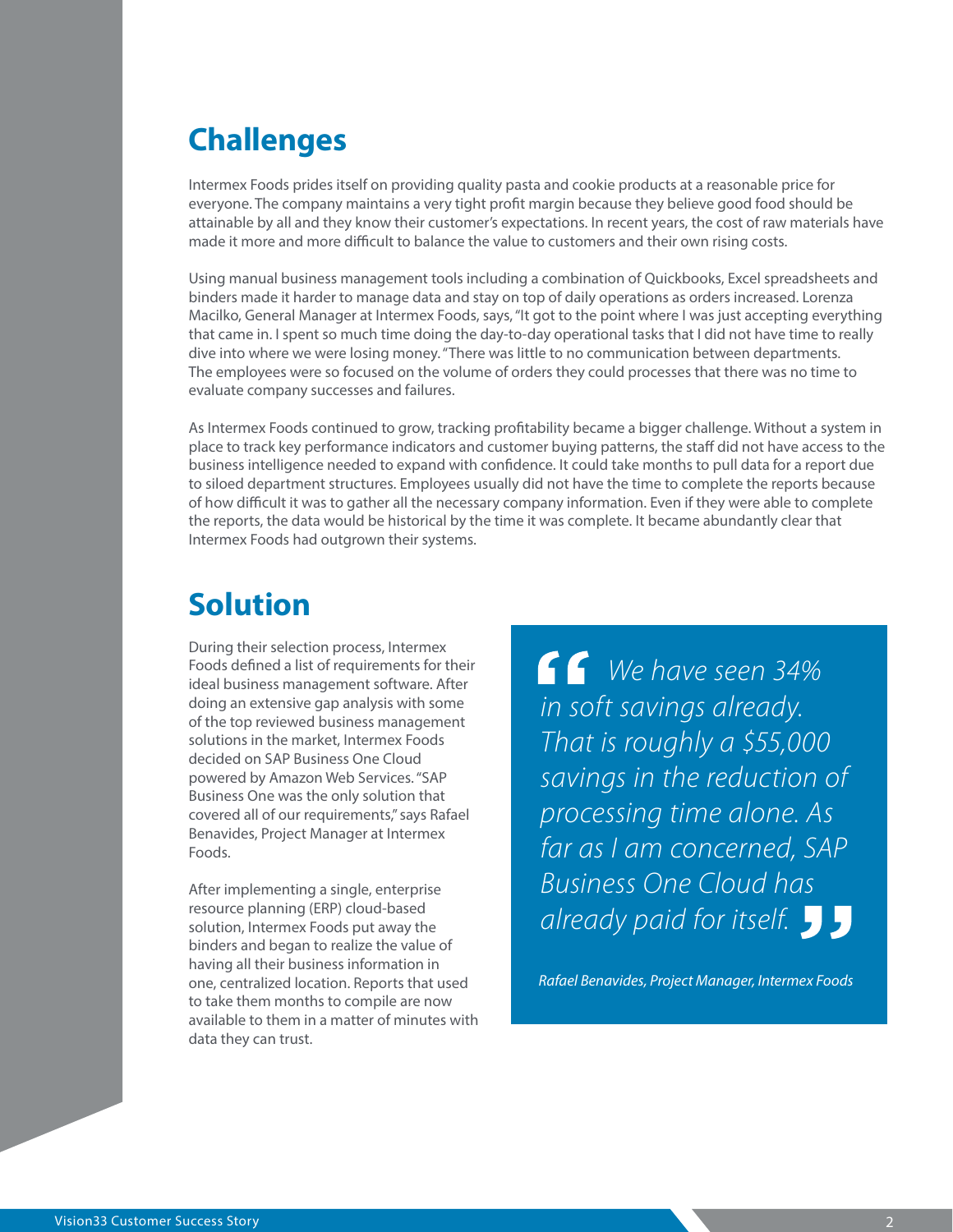SAP Business One Cloud allows Intermex Foods to easily adapt to changing market demands with the ability to track key performance indicators with accurate, real-time data. This comprehensive solution helped dramatically streamline operations to a point where the company experienced 34% in savings immediately upon implementation.

By choosing to implement SAP Business One Cloud, the staff can access company data anytime, anywhere. They now have the option to work from home instead of spending long hours at the office, which has significantly improved the quality of their work environment.

SAP Business One has provided Intermex Foods with the tools they need to take over their business operations and make more informed business decisions. Intermex Foods can cut back on current expenses with the insight provided by SAP Business One and keep their prices low for their customers. With the flexibility and scalability of this ERP solution, Intermex Foods has a sustainable foundation to drive profit and continue growth.

### **Working with Vision33**

Vision33 built a strong business relationship with Intermex Food through a consistent methodology and open communication via an experienced team. Vision33 provided Intermex Foods with the local support they needed to have a successful software implementation. Because Vision33 is the #1 Global Value Added Reseller (VAR) for the SAP Business One application, Vision33 also has local access to world-class technical resources that can provide them with as much support, training, and guidance as they need. "Vision33's business acumen about our industry was really valuable," says Benavides, "Not only were they very knowledgeable about SAP Business One, but they had great insight into industry best practices."

◎

27CA